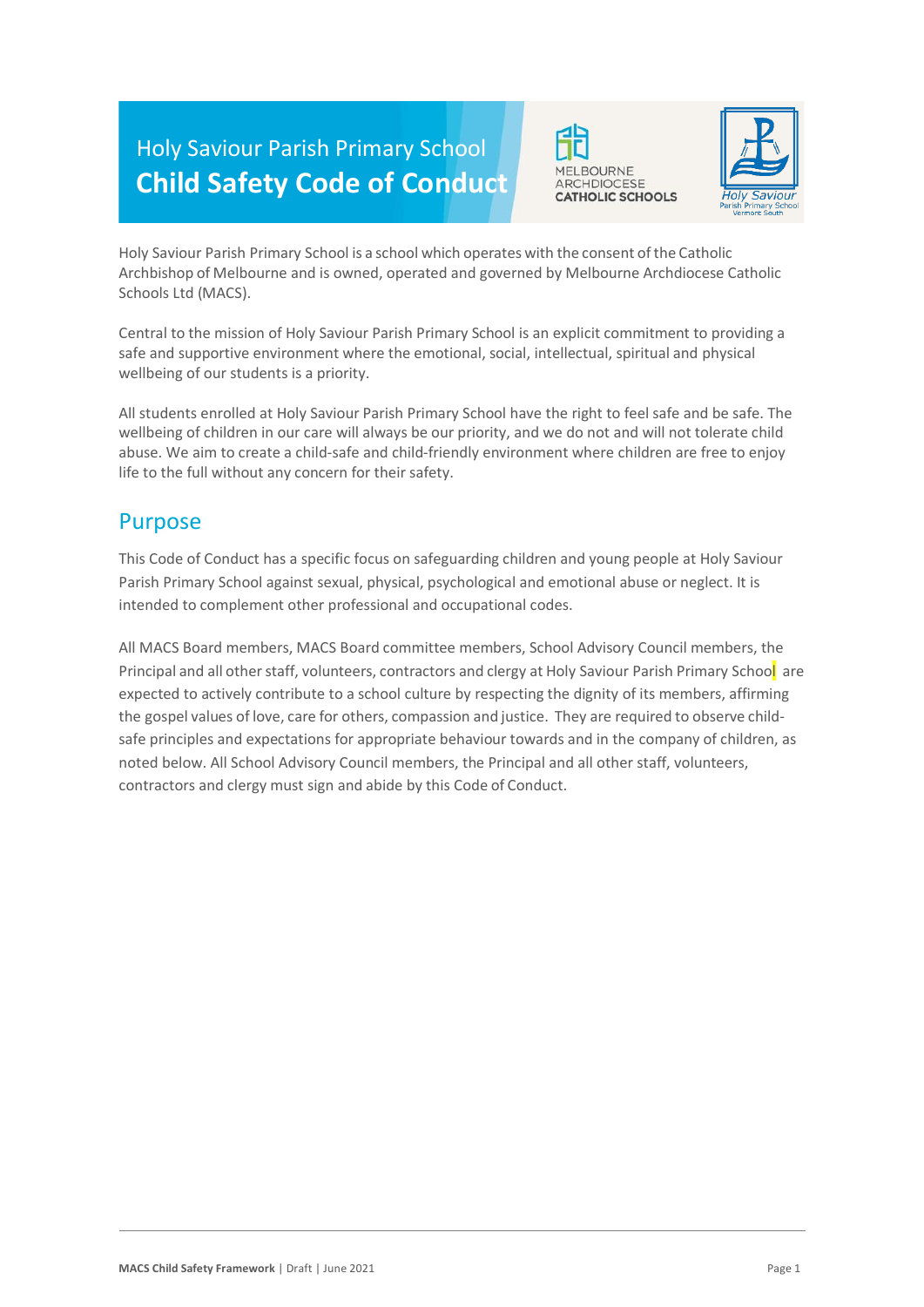## Acceptable behaviours

All MACS Board members, MACS Board committee members, School Advisory Council members, the Principal and all our other staff, volunteers, contractors and clergy at Holy Saviour Parish Primary School are responsible for supporting the safety of children by:

- adhering to the school's child-safe policy and upholding the school's statement of commitment to child safety, at all times
- taking all reasonable steps to protect children from abuse
- treating everyone in the school community with respect
- listening and responding to the views and concerns of children particularly if they are telling you that they or another child has been abused or that they are worried about their safety/the safety of another child
- promoting the cultural safety, participation and empowerment of Aboriginal and Torres Strait Islander children (for example, by never questioning an Aboriginal or Torres Strait Islander child's self-identification)
- promoting the cultural safety, participation and empowerment of children with culturally and linguistically diverse backgrounds (for example, by having a zero-tolerance for discrimination)
- promoting the safety, participation and empowerment of children with a disability (for example, during personal care activities)
- ensuring as far as practicable that adults are not alone with a child
- reporting any allegations of child abuse to the school's leadership (or child safety officer if the school has appointed someone to this role)
- understanding and complying with all reporting obligations as they relate to mandatory reporting and reporting under the *Crimes Act 1958* (Vic.)
- reporting any child safety concerns to the school's leadership (or child safety officer if the school has appointed someone to this role)
- ensuring as quickly as possible that the child is safe if an allegation of child abuse is made
- reporting to the Victorian Institute of Teaching (VIT) any charges, committals for trial or convictions in relation to a sexual office by a registered teacher, orspecific allegations or concerns about a registered teacher.

## Unacceptable behaviours

All MACS Board members, MACS Board committee members, School Advisory Council members, the Principal and all our other staff, volunteers, contractors and clergy at Holy Saviour Parish Primary School must not:

- ignore or disregard any suspected or disclosed child abuse
- develop any 'special'relationships with children that could be seen asfavouritism(for example, the offering of gifts or special treatment for specific children)
- exhibit behaviours with children which may be construed as unnecessarily physical (for example, inappropriate sitting on laps)
- put children at risk of abuse (for example, by locking doors)
- initiate unnecessary physical contact with children or do things of a personal nature that a child can do for themselves (for example, toileting or changing clothes)
- engage in open discussions of a mature or adult nature in the presence of children (for example,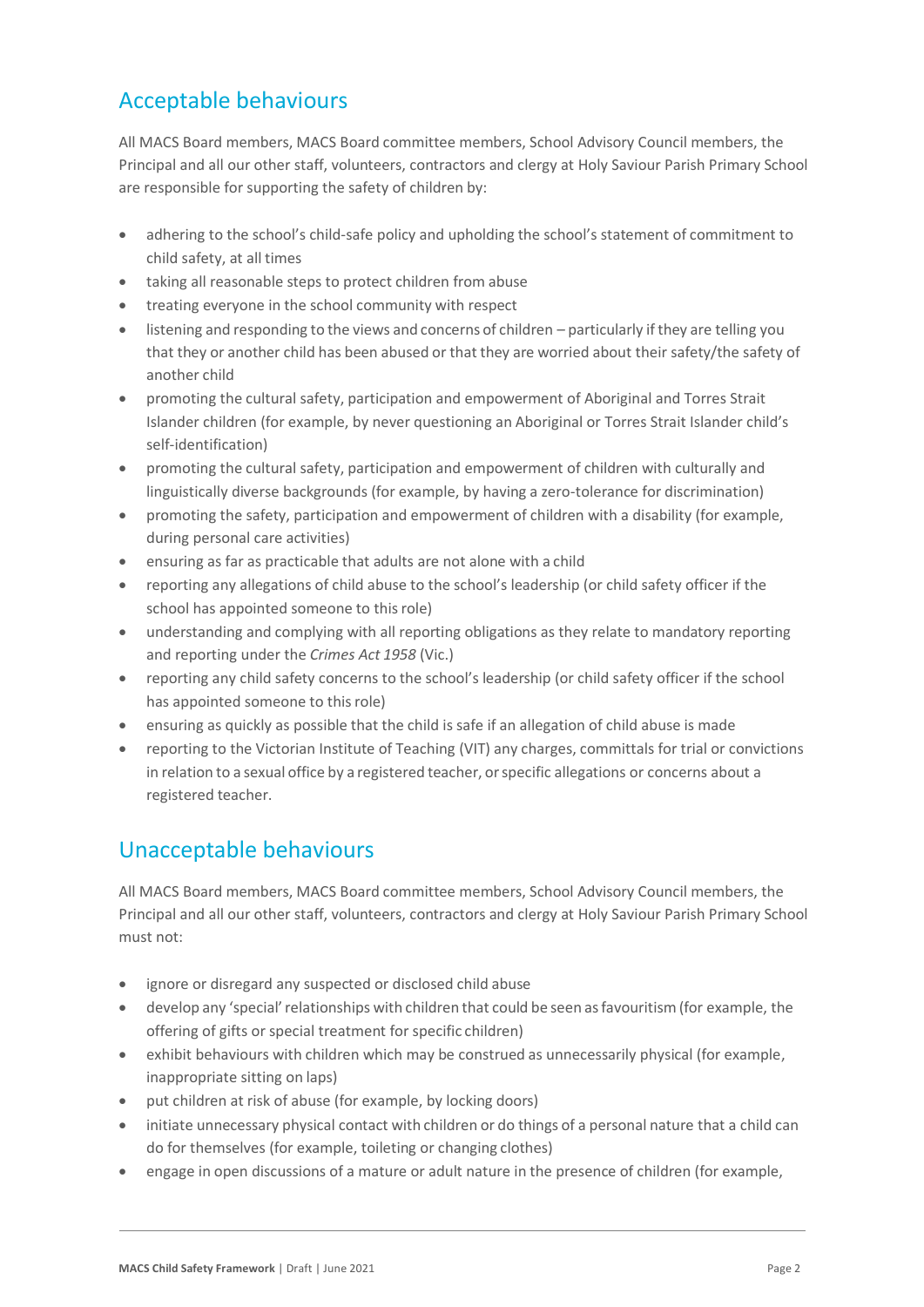personal social activities)

- use inappropriate language in the presence of children
- express personal views on cultures, race or sexuality in the presence of children
- discriminate against any child, including because of age, gender, race, culture, vulnerability, sexuality, ethnicity or disability
- work with children while under the influence of alcohol or illegal drugs
- have contact with a child or their family outside school without the school leadership's or child safety officer's (if the school has appointed someone to this role) knowledge and/or consent orthe school governing authority's approval (for example, unauthorised after-hours tutoring, private instrumental/other lessons or sport coaching); accidental contact, such as seeing people in the street, is appropriate
- have any online contact with a child (including by social media, email, instant messaging etc.) or their family unless necessary (for example, providing families with eNewsletters or assisting students with their schoolwork)
- use any personal communication channels/devices such as a personal email account
- exchange personal contact details such as phone numbers, social networking sites or email addresses
- photograph or video a child without the consent of the parents or carers
- consume alcohol or drugs at school or at school events in the presence of children.

## Teachers

Teachers are also required to abide by the principles relating to relationships with students as set out in the Victorian Teaching Profession's Code of Conduct published by the VIT. These principles include:

- knowing their students well, respecting their individual differences and catering for their individual abilities
- working to create an environment which promotes mutual respect
- modelling and engaging in respectful and impartial language
- protecting students from intimidation, embarrassment, humiliation and harm
- respecting a student's privacy in sensitive matters
- interacting with students without displaying bias or preference
- not violating or compromising the unique position that a teacher holds of influence and trust in their relationship with students.

#### Psychologists and school counsellors

In their dealings with students, psychologists and school counsellors should also take into account their professional obligations as set out in a code of ethics or practice to which they are bound, including because of their membership of:

- the Australian Health Practitioner Regulation Agency
- the Australian Counselling Association
- Speech Pathology Australia.